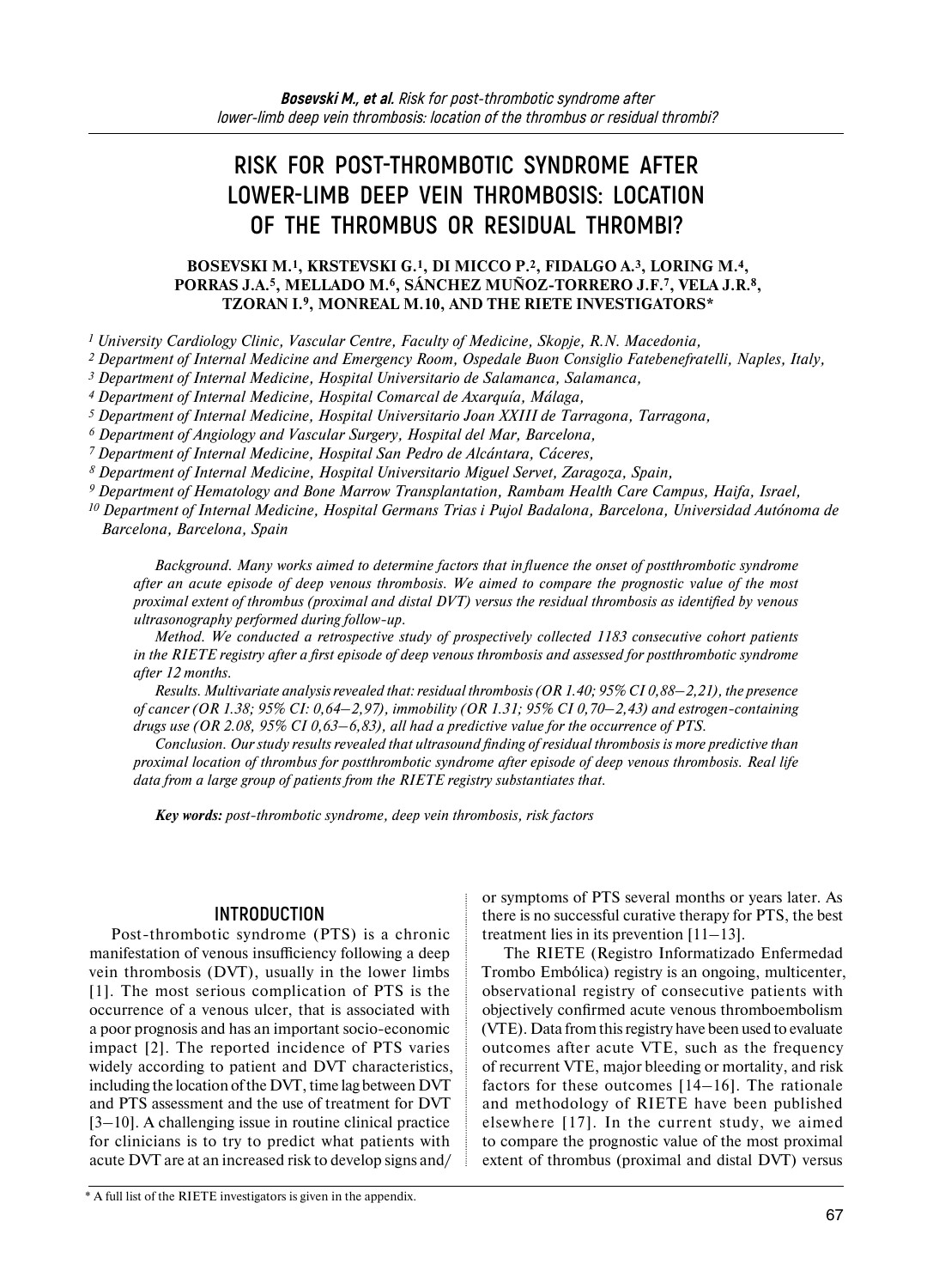| Table 1<br>Clinical characteristics at baseline, according to the presence or absence of residual<br>thrombosis or PTS during follow-up                        |                                  |                                             |                          |                                  |  |  |  |  |  |
|----------------------------------------------------------------------------------------------------------------------------------------------------------------|----------------------------------|---------------------------------------------|--------------------------|----------------------------------|--|--|--|--|--|
| Characteristic                                                                                                                                                 | Residual<br>thrombus<br>only     | PTS signs or<br>symptoms Conditions<br>only | Both                     | <b>Neither</b>                   |  |  |  |  |  |
| Patients, N                                                                                                                                                    | 545                              | 103                                         | 64                       |                                  |  |  |  |  |  |
| Clinical characteristics.<br>Male<br>Age (mean years±SD)                                                                                                       | 327<br>$57,4+17,4$               | 54<br>$58.9 \pm 17.9$                       | 38<br>$61,3 \pm 15,8$    | 234<br>58.6±17.9                 |  |  |  |  |  |
| Risk factors for VTE.<br>Immobility $\geq 4$ days<br>Surgery<br>Active cancer<br>Estrogen use<br>Pregnancy/postpartum<br>None of the above<br>Leg varicosities | 97<br>41<br>ñΠ<br>39<br>8<br>126 | 16<br>15<br>41                              | 12<br>10<br>4<br>2<br>24 | 110<br>74<br>66<br>50<br>8<br>99 |  |  |  |  |  |
| Prior VTF                                                                                                                                                      | 73                               | 20                                          | 56                       | RΠ                               |  |  |  |  |  |
| DVT characteristics.<br>Proximal                                                                                                                               | 485                              | 91                                          | 56                       | 401                              |  |  |  |  |  |

the residual thrombosis as identified by venous ultrasonography performed during follow-up.

# **PATIENTS AND METHODS**

Consecutive patients with acute symptomatic DVT or pulmonary embolism (PE) confirmed by objective tests (venous ultrasonography or contrast venography for DVT; helical CT-scan of the chest, ventilationperfusion lung scintigraphy or angiography for PE) were enrolled in RIETE (ClinicalTrials.gov identifier: NCT02832245). Patients were excluded if they were currently participating in a blind therapeutic clinical trial. All patients (or their relatives) provided written or oral informed consent for participation in the registry, in accordance with local ethics committee requirements.

## **STUDY DESIGN**

For this study, only patients with acute symptomatic and objectively confirmed DVT in the lower-extremities who had been assessed for either residual thrombosis between 3 and 6 months after presentation or for PTS signs and symptoms after 12 months, were considered. PTS was defined with at least 5 points in the Villalta score. We excluded patients with: upper limb DVT and those who developed DVT recurrences during the study period. The major outcome was the occurrence of PTS signs or symptoms in the ipsilateral leg during the first year of follow-up, as assessed by a physician trained in the management of vascular diseases. Signs and symptoms of venous insufficiency collected at the study centres were the same than those required for the Villalta score and instrumental examinations recommended by the International Society on thrombosis and Haemostasis to assess PTS.1 Signs are physician-rated, whereas symptoms are patient self-rated; each item is noted

as present or absent. We considered patients to have PTS when having at least 5 symptoms or signs of the Villalta score [1]. Residual thrombosis was defined as a loss of compressibility and presence of organized thrombus on same location at ultrasound examination at 12 months after the DVT episode [2].

## **STUDY VARIABLES AND DEFINITIONS**

The following parameters are recorded in RIETE: patient's baseline characteristics; clinical status including risk factors for VTE.

Immobilized patients were defined as non-surgical patients who had been immobilized (i.e., total bed rest with or without bathroom privileges) for  $\geq 4$  days in the 2-month period prior to VTE diagnosis. Surgical patients were defined as those who had undergone an operation in the 2 months prior to VTE. Active cancer was defined as newly diagnosed cancer (<3 months before) or when receiving anti-neoplastic treatment of any type (i.e., surgery, chemotherapy, radiotherapy, hormonal, support therapy or combined therapies). Recent bleeding was considered in those patients suffering major bleeding <30 days prior to VTE.

## **FOLLOW-UP**

Patients were managed according to the clinical practice of each participating hospital (i.e., there was no standardization of treatment). After DVT diagnosis, patients were followed-up in the outpatient clinic for at least 12 months. During each visit, any signs or symptoms suggesting VTE recurrences or bleeding complications were noted. Each episode of clinically suspected recurrent VTE was investigated by repeat venous ultrasonography, lung scanning, helical-CT scan or pulmonary angiography as appropriate.

# **STATISTICAL ANALYSIS**

Qualitative data were reported as numbers (1 or 0). Quantitative data were reported as mean with standard deviation or median with interquartile ranges. We estimated the cumulative rate of PTS at one year using the Kaplan-Meier method. We examined the relationship between each potential risk factor/ confounder of PTS and the relative risk of PTS at one year using random-effects Cox model. Odds ratios (OR) and corresponding 95% confidence intervals (CI) were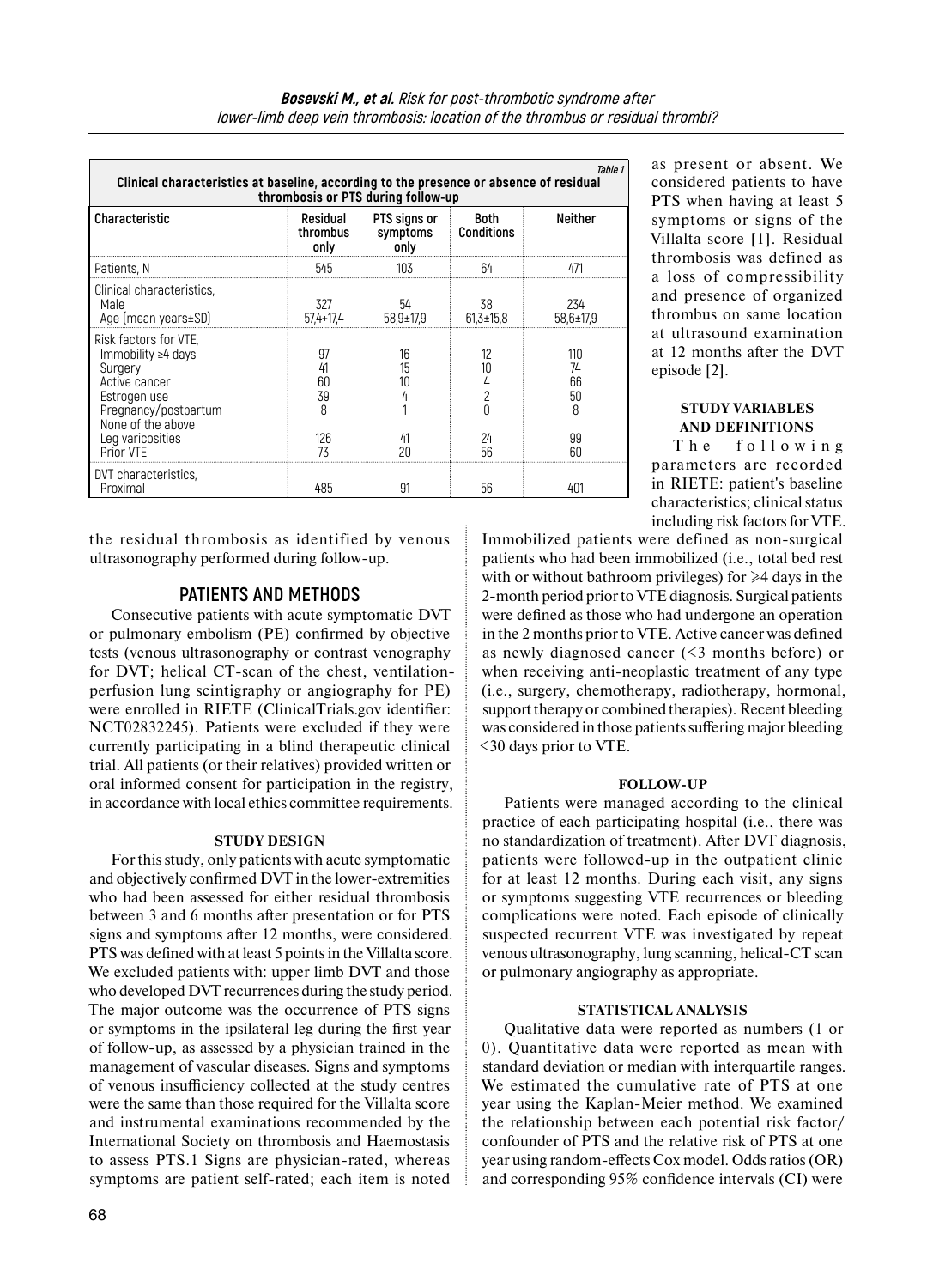calculated. P values were considered statistically significant at a level of 0.05 or less. Data were processed and analysed using SPSS software (version 20).

# **RESULTS**

From January 2013 to January 2018, 1183 patients presenting with acute symptomatic DVT inthe lower limbs were evaluated for residual thrombosis 3–6 months after DVT diagnosis and for PTS signs and/ or symptoms 12 months after DVT diagnosis. Of these, 623 (53%) were men, mean age was 45.3±14.7 years, and 983 (83%) had proximal

DVT. Their clinical characteristics are shown in Table 1. During follow-up, 545 patients had signs of residual thrombosis on compression ultrasonography. Twelve months after DVT diagnosis, 167 patients (14%) had developed signs and/or symptoms of post-thrombotic syndrome. Residual thrombosis was found in 545 patients (50.3%).

On multivariable analysis, patients with proximal DVT at baseline did not have a significantly higher risk to develop signs and/or symptoms of PTS one year later (Table 2). Notable results were that the presence of cancer had prognostic value (OR 1.38; 95% CI: 0,64–2,97). Furthermore, immobility and the use of estrogens-containing drugs proved their prognostic values (OR 1.31; 95% CI 0,70–2,43 and OR 2.08; 95% CI 0,631–6,826, respectively). Lastly, residual thrombosis also held a prognostic value (OR 1.40; 95% CI 0,88–2,21), while proximal thrombosis did not show prognostic value (Table 2).

# **DISCUSSION**

Our findings, obtained from a large cohort of consecutive patients with a first episode of lowerlimb DVT, reveal that 14% of them had developed PTS signs and/or symptoms one year later. Of these, 2,5% had developed a venous ulcer, the most feared complication after DVT.

The risk of developing PTS after an initial DVT episode is a field that does leave some room for further research. Studies by Tick, et al. and by Yamaki, et al. found proximal thrombosis at entry and residual thrombosis, as independent predictors for PTS [14–15]. Other studies also have reiterated multiple DVT and ipsilateral thrombosis recurrence as positive prognostic factors for PTS, as well as the ilio-femoral localization as more likely to develop PTS [16–18]. Surgery previous to the DVT episode also holds predictive value [19]. The role of compressive stockings in PTS prevention

| Table 2<br>Multivariate analysis on risk factors on PTS |          |      |        |                      |       |  |  |
|---------------------------------------------------------|----------|------|--------|----------------------|-------|--|--|
| <b>Risk factors</b>                                     | В        | S.E. | Exp(B) | 95% C.I. for EXP (B) |       |  |  |
|                                                         |          |      |        | Lower                | Upper |  |  |
| Proximal thrombosis                                     | $-.510$  | .446 | .601   | .250                 | 1.440 |  |  |
| Cancer                                                  | .322     | .391 | 1.380  | .641                 | 2.972 |  |  |
| Previous surgery                                        | $-545$   | .321 | .580   | .309                 | 1.087 |  |  |
| Immobility                                              | .269     | .316 | 1.309  | .704                 | 2.432 |  |  |
| Use of estrogens-containing drugs                       | .731     | .607 | 2.076  | .631                 | 6.826 |  |  |
| Varices                                                 | $-1.044$ | .229 | .352   | .225                 | .551  |  |  |
| Travel longer than 8 hours                              | $-.659$  | .469 | .517   | .206                 | 1.297 |  |  |
| Residual thrombosis                                     | .334     | .234 | 1.397  | .883                 | 2.209 |  |  |
| Constant                                                | 2.695    | .585 | 14.807 |                      |       |  |  |

post-DVT has been reaffirmed, and accentuated when used in concordance with the Villalta score assessment. Also, more extensive DVT was associated with PTS [20]. Furthermore, preexisting leg varicosities independently increase the risk of PTS venous ulcers [21]. Poor INR control is also cemented as a risk factor for PTS [22–23]. Galanaud, et al., in 2013, had a great study that affirmed residual venous thrombosis as a positive prognostic factor for PTS [11]. Siragusa, et al., looked at residual thrombosis and the role of discontinuing anticoagulant therapy, and identified that patients without residual thrombosis at one year were relatively safe to discontinue anticoagulant therapy [5]. A review by Kahn in 2014 accentuated the critical role of the clinical scales that were specifically designed for diagnosing PTS after DVT, specifically the Villalta, Ginsberg and Brandjes clinical scales [1]. A study by Michiels, et al., in 2015, affirmed the role of the Villalta score in concordance with compression ultrasonography of the leg veins, as part of regular follow-up evaluation for PTS [24]. A study by Rabinovic, et al., in 2017, affirms that residual thrombosis, together with venous reflux, is a cornerstone of PTS occurrence [25]. This review article, more specifically confirms that residual venous obstruction, together with valvular reflux, cause chronic venous hypertension, itself believed to play a major role in the pathophysiology of PTS [25]. The authors also note the important role of proximal DVT, as well as recurrent ipsilateral DVT, as two principal established risk factors for PTS [25]. Symposium summary, by Henke, et al., in 2010, accentuated the importance of the use of the Villalta scale primarily, with a secondary use of the CEAP classification. The authors also affirm recurrent ipsilateral DVT as a primary risk factor for developing PTS [26]. A study by Tick, et al., in 2010, establishes the male sex, age of  $\ge 50$  years, proximal localization of the thrombus at entry, residual proximal thrombosis and superficial valvular reflux at 6 weeks, as the most important predictors for PTS [27]. More specifically,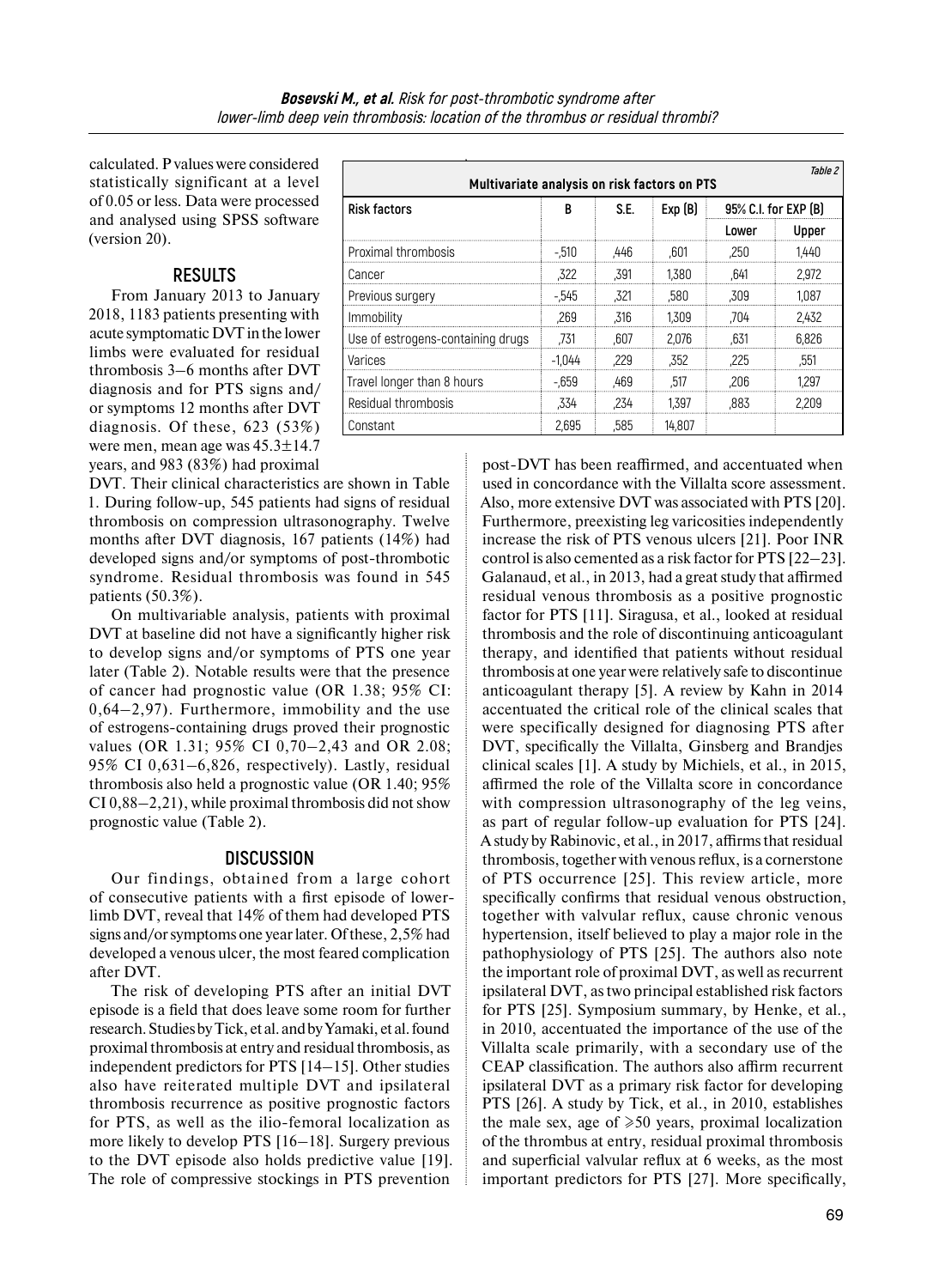residual thrombosis and valvular reflux were established as a predictive factors based on duplex measurements of 17 vein segments, an elaborate examination by any standards [27]. Le Gal, et al. studied the role of residual vein thrombosis as a predictor forthromboembolic events after the initial DVT episode [28]. The study found that patient with minimal vein wall changes at baseline had no significantly increased risk in comparison to patients with no wall changes. They concluded that residual vein obstruction at the time of oral anticoagulation therapy withdrawal was not associated with a higher risk ofrecurrent DVT [28]. Astudy byGalanaud, et al. showed that residual thrombosis evidenced by venous ultrasound is associated with PTS [11]. Concordantly, a study by Labropoulos, et al., established recurrent thrombosis as a risk factor for PTS [16]. An excellent research article by Janakiram, et al, in 2013, explored the role ofresidual venous obstruction as a risk forrecurrent DVT. The authors showed that residual venous obstruction is a risk factor, with a significant level of confidence (OR 1.93, 95% CI: 1.29–2.89, I2=64%) [29]. The most notable limitation of our study is the fact that the study is not randomized. A large non-homogenous population of patients formed the study population, with patients selected from international centres. Another limitation of our study is the fact that the absence of data on the type of medicamentous treatment implemented, as well as the absence of data regarding the use of compressive stockings for all patients included. One strength of the study is that the large population of patients with PTS analyzed is certainly one of the largest to date from real life. Although the diagnosis PTS was made in many different centres, the imaging specialists included in the RIETE registry are at a high level, giving weight and certainty to the formed diagnosis with continued low inter-observer variability.

We found that DVT patients with residual thrombosis were at an increased risk to develop PTS, as were patients with cancer. Early identification of at-risk patients would likely help to provide these patients with accurate information on what measures should they reinforce, and which measures should be avoided. In near future we need a more relevant new study trying to identify predictors of PTS.

# **CONCLUSION**

Our study results reveal that ultrasound finding of residual thrombosis is more predictive than proximal location of thrombus for postthrombotic syndrome after episode of deep venous thrombosis. We can still use classical risk factors added to ultrasound findings of residual thrombosis in prediction of postthrombotic syndrome after an episode of deep venous thrombosis. Real life data from a large group of patients from the RIETE registry substantiates that.

### *Conflict of interest: none declared.*

*We express our gratitude to Sanofi Spain for supporting this Registry with an unrestricted educational grant.*

# **ЛИТЕРАТУРА/REFERENCES**

- 1. *Kahn SR, Comerota AJ, Cushman M, et al.* The postthrombotic syndrome: evidence-based prevention, diagnosis, and treatment strategies. Circulation. 2014; 130: 18: 1636–1661. doi: 10.1161/ CIR.0000000000000130
- 2. *Kayssi A, Roche-Nagle G* Postthrombotic syndrome. Canad. Med. Assoc. J. 2014; 186: 1: 62. doi: 10.1503/cmaj.130085
- 3. *Prandoni P, Noventa F, Quintavalla R, et al.* Thigh-length versus below-knee compression elastic stockings for prevention of the postthrombotic syndrome in patients with proximal-venous thrombosis: a randomized trial. Blood. 2012; 119: 6: 1561–1565. doi: 10.1182/blood-2011–11-391961
- 4. *Baldwin MJ, Moore HM, Rudarakanchana N, et al.* Postthrombotic syndrome: a clinical review. J. Thromb. Haemost. 2013; 11: 5: 795–805. doi: 10.1111/jth.12180
- 5. *Siragusa S, Malato A, Anastasio R, et al.* Residual vein thrombosis to establish duration of anticoagulation after a first episode of deep vein thrombosis: the Duration of Anticoagulation based on Compression UltraSonography (DACUS) study. Blood. 2008; 112: 3: 511–515. doi: 10.1182/blood-2008–01-131656
- 6. *Baglin T* Prevention of post-thrombotic syndrome: a case for new oral anticoagulant drugs or for heparins? J. Thromb. Haemost. 2012; 10: 8: 1702–1703. doi: 10.1111/j.1538–7836.2012.04806.x
- 7. *Dongen CJJ, Prandoni P, Frulla M, et al.* Relation between quality of anticoagulant treatment and the development of the postthrombotic syndrome. J. Thromb. Haemost. 2005; 3: 5: 939–942. doi: 10.1111/j.1538–7836.2005.01333.x
- 8. *Burgstaller JM, Steurer J, Held U, Amann-Vesti B* Efficacy of compression stockings in preventing post-thrombotic syndrome in patients with deep venous thrombosis: a systematic review and metaanalysis. Vasa. 2016; 45: 2: 141–147. doi: 10.1024/0301–1526/a000508
- 9. *Spiezia L, Tormene D, Pesavento R, et al.* Thrombophilia as a predictor of persistent residual vein thrombosis. Haematologica. 2008; 93: 3: 479–480. doi: 10.3324/haematol.12205
- 10. *Latella J, Desmarais S, Miron M-J, et al.* Relation between D-dimer level, venous valvular reflux and the development of post-thrombotic syndrome after deep vein thrombosis. J. Thromb. Haemost. 2010; 8: 10: 2169–2175. doi: 10.1111/j.1538– 7836.2010.04001.x
- 11. *Galanaud JP, Holcroft CA, Rodger MA, et al.* Predictors of postthrombotic syndrome in a population with a first deep vein thrombosis and no primary venous insufficiency. J. Thromb. Haemost. 2013; 11: 3: 474–480. doi: 10.1111/jth.12106
- 12. *Soosainathan A, Moore HM, Gohel MS, Davies AH* Scoring systems for the post-thrombotic syndrome. J. Vasc. Surg. 2013; 57: 1: 254–261. doi: 10.1016/j.jvs.2012.09.011
- 13. *Wik HS, Enden TR, Ghanima W, et al.* Diagnostic scales for the post-thrombotic syndrome. Thrombosis Research. 2018; 164: 110–115. doi: 10.1016/j.thromres.2017.10.022
- 14. *Tick LW, Kramer MHH, Rosendaal FR, et al.* Risk factors for post-thrombotic syndrome in patients with a first deep venous thrombosis. J. Thromb. Haemost. 2008; 6: 12: 2075–2081. doi: 10.1111/j.1538–7836.2008.03180.x
- 15. *Yamaki T, Hamahata A, Soejima K, et al.* Factors predicting development of post-thrombotic syndrome in patients with a first episode of deep vein thrombosis: preliminary report. Eur. J. Vasc. Endovasc. Surg. 2011; 41: 1: 126–133. doi: 10.1016/j. ejvs.2010.09.018
- 16. *Labropoulos N, Waggoner T, Sammis W, et al.* The effect of ve-